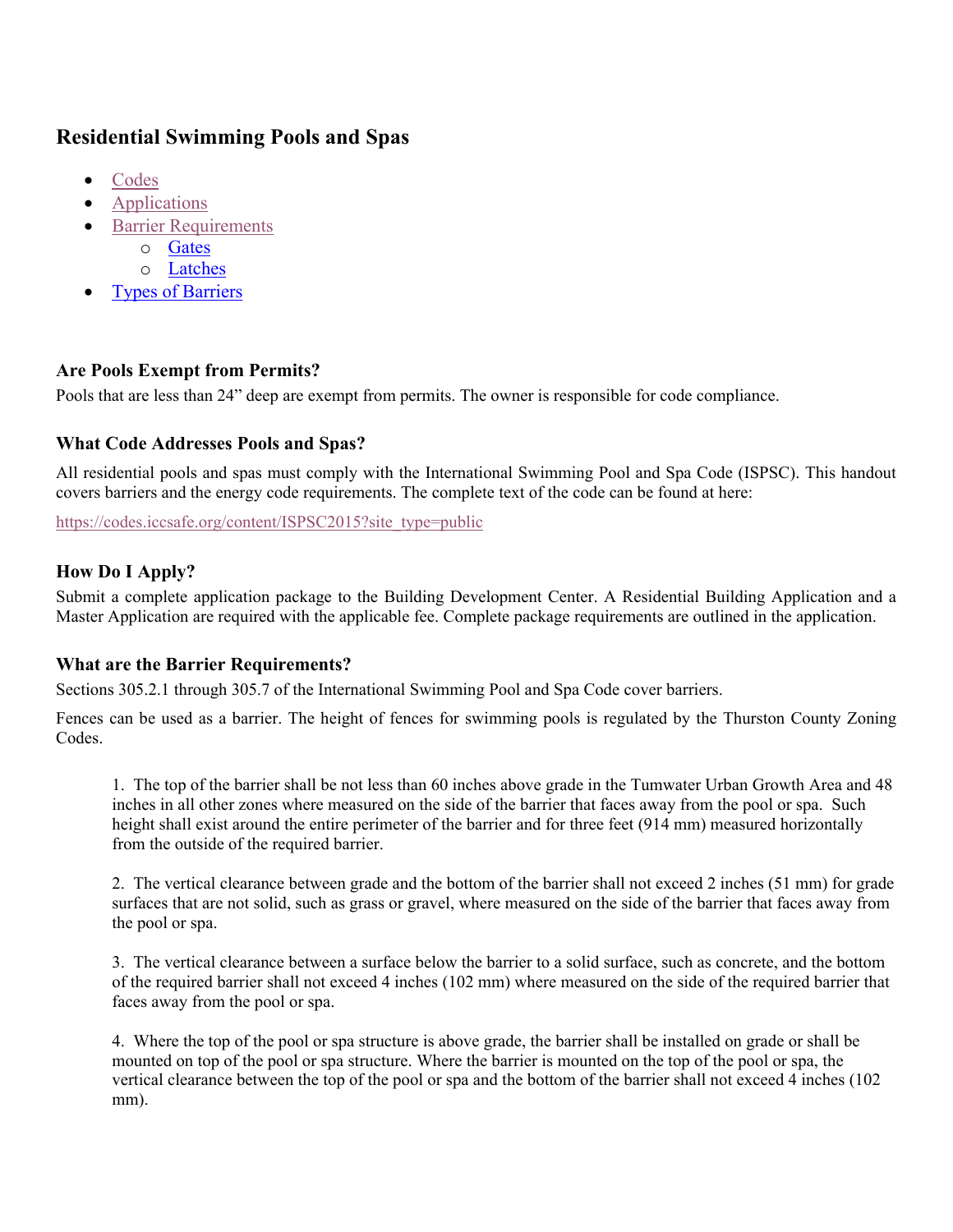<span id="page-1-0"></span>Openings in the barrier shall not allow passage of a 4-inch-diameter (102 mm) sphere.

### **Clear Zone**

There shall be a clear zone of not less than 36 inches (914 mm) between the exterior of the barrier and any permanent structures or equipment such as pumps, filters and heaters that can be used to climb the barrier.

### **Poolside Barrier Setbacks**

The pool or spa side of the required barrier shall be not less than 20 inches (508 mm) from the water's edge.

### **Gates**

Access gates shall comply with the requirements of Sections 305.3.1 through 305.3.3 and shall be equipped to accommodate a locking device. Pedestrian access gates shall open outward away from the pool or spa, shall be self-closing and shall have a self-latching device.

### **Utility or Service Gates**

Gates not intended for pedestrian use, such as utility or service gates, shall remain locked when not in use.

### **Double or Multiple Gates**

Double gates or multiple gates shall have at least one leaf secured in place and the adjacent leaf shall be secured with a self-latching device. The gate and barrier shall not have openings larger than 1/2 inch (12.7 mm) within 18 inches (457 mm) of the latch release mechanism. The self-latching device shall comply with the requirements of Section 305.3.3.

### **Latches**

Where the release mechanism of the self-latching device is located less than 54 inches (1372 mm) from grade, the release mechanism shall be located on the pool or spa side of the gate not less than 3 inches (76 mm) below the top of the gate, and the gate and barrier shall not have openings greater than 1/2inch (12.7 mm) within 18 inches (457 mm) of the release mechanism.

## **Types of Barriers**

## **Solid Barrier Surfaces**

Solid barriers that do not have openings shall not contain indentations or protrusions that form handholds and footholds, except for normal construction tolerances and tooled masonry joints.

## **Mesh Fence Barrier**

Mesh fences shall be installed in accordance with the manufacturer's instructions and shall comply with the following:

1. The bottom of the mesh fence shall be not more than 1 inch (25 mm) above the deck or installed surface or grade.

2. The maximum vertical clearance from the bottom of the mesh fence and the solid surface shall not permit the fence to be lifted more than 4 inches (102 mm) from grade or decking.

3. The fence shall be designed and constructed so that it does not allow passage of a 4-inch (102 mm) sphere under any mesh panel. The maximum vertical clearance from the bottom of the mesh fence and the solid surface shall not be more than 4 inches (102 mm) from grade or decking.

4. An attachment device shall attach each barrier section at a height not lower than 45 inches (1143 mm) above grade. Common attachment devices include, but are not limited to, devices that provide the security equal to or greater than that of a hook-and-eye type latch incorporating a spring-actuated retaining lever such as a safety gate hook.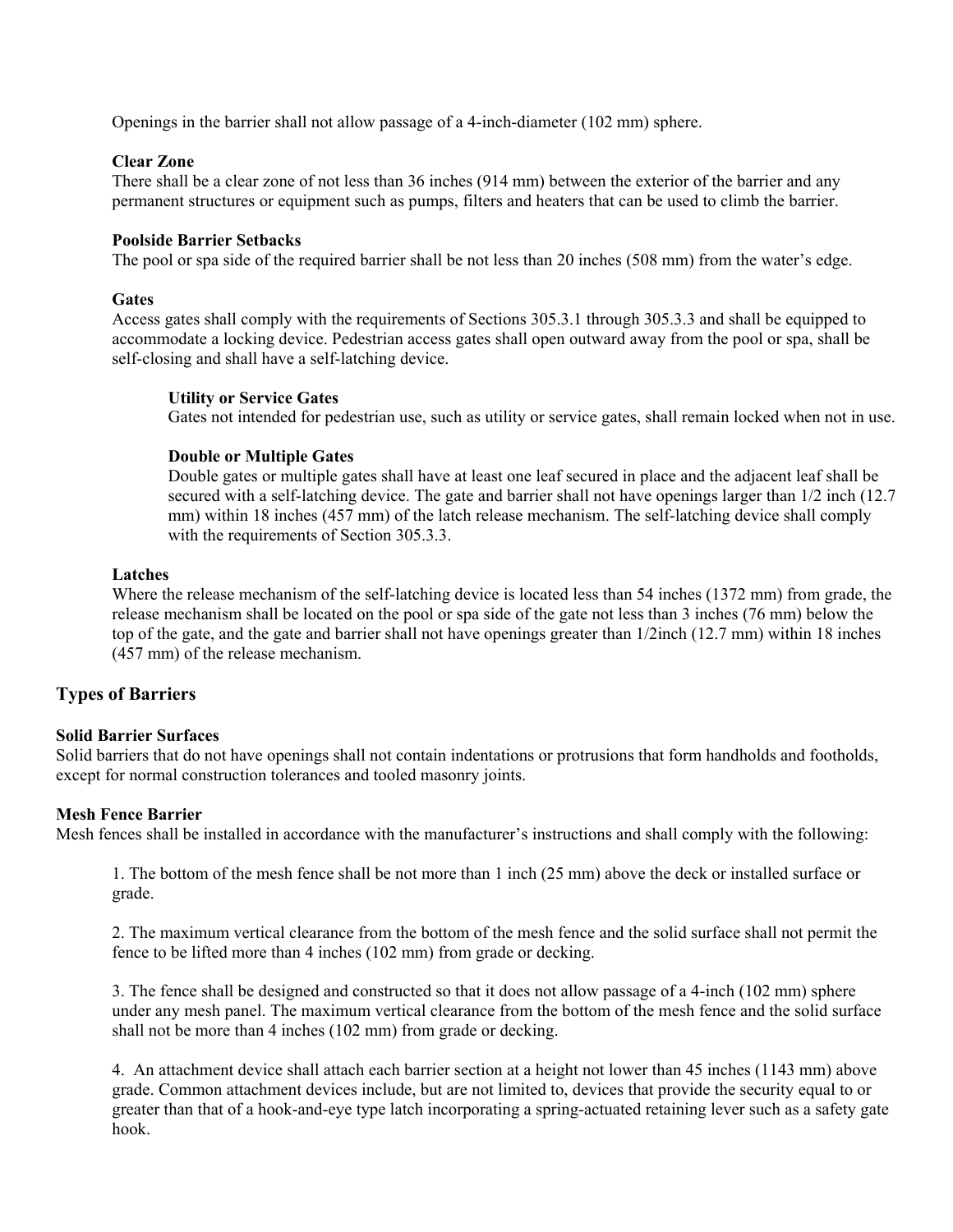5. Where a hinged gate is used with a mesh fence, the gate shall comply with the barrier requirements.

6. Patio deck sleeves such as vertical post receptacles that are placed inside the patio surface shall be of a nonconductive material.

7. Mesh fences shall not be installed on top of on-ground residential pools.

### **Closely Spaced Horizontal Members**

Where the barrier is composed of horizontal and vertical members and the distance between the tops of the horizontal members is less than 45 inches (1143 mm), the horizontal members shall be located on the pool or spa side of the fence. Spacing between vertical members shall not exceed 13/4 inches (44 mm) in width. Where there are decorative cutouts within vertical members, spacing within the cutouts shall not exceed 13/4 inches (44 mm) in width.

### **Widely Spaced Horizontal Members**

Where the barrier is composed of horizontal and vertical members and the distance between the tops of the horizontal members is 45 inches (1143 mm) or more, spacing between vertical members shall not exceed 4 inches (102 mm). Where there are decorative cutouts within vertical members, the interior width of the cutouts shall not exceed 13/4 inches (44 mm).

#### **Chain Link Dimensions**

The maximum opening formed by a chain link fence shall be not more than 13/4 inches (44 mm). Where the fence is provided with slats fastened at the top and bottom which reduce the openings, such openings shall be not more than 13/4 inches (44 mm).

### **Diagonal Members**

Where the barrier is composed of diagonal members, the maximum opening formed by the diagonal members shall be not more than13/4 inches (44 mm). The angle of diagonal members shall be not greater than 45 degrees (0.79 rad) from vertical.

#### **Structure used as a wall Barrier**

Where a wall of a dwelling or structure serves as part of the barrier and where doors or windows provide direct access to the pool or spa through that wall, one of the following shall be required:

1. Operable windows having a sill height of less than 48 inches (1219 mm) above the indoor finished floor and doors shall have an alarm that produces an audible warning when the window, door or their screens are opened. The alarm shall be listed and labeled as a water hazard entrance alarm in accordance with UL 2017.

The operable parts of the alarm deactivation switches shall be located 54 inches (1372 mm) or more above the finished floor.

2. A safety cover that is listed and labeled in accordance with ASTM F 1346 is installed for the pools and spas.

3. An approved means of protection, such as self-closing doors with self-latching devices, is provided. Such means of protection shall provide a degree of protection that is not less than the protection afforded by Item 1 or 2.

#### **On-Ground Residential Pool Structure as a Barrier**

An on-ground residential pool wall structure or a barrier mounted on top of an on-ground residential pool wall structure shall serve as a barrier where all the following conditions are present: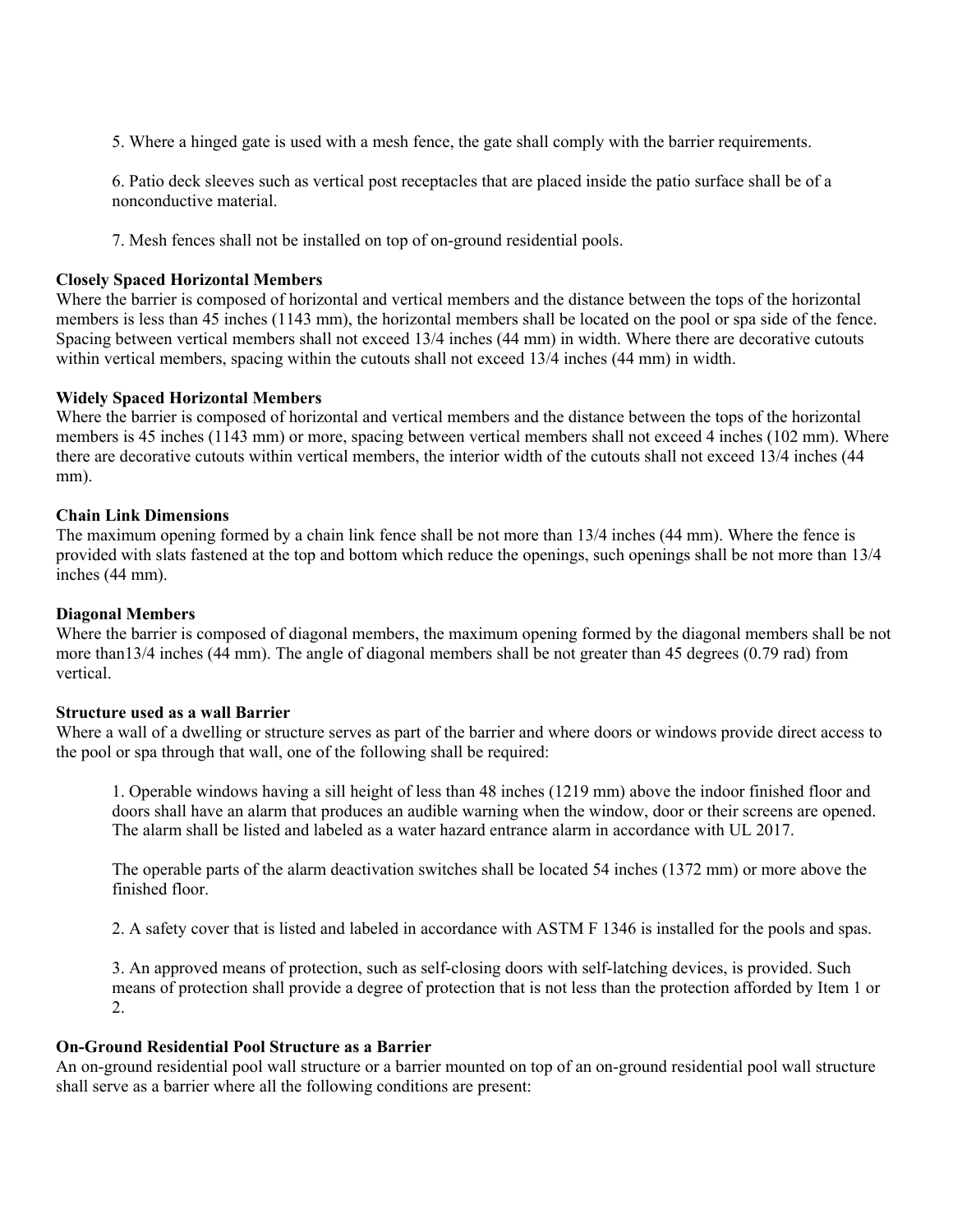1. Where only the pool wall serves as the barrier, the bottom of the wall is on grade, the top of the wall is not less than 48 inches (1219 mm) above grade for the entire perimeter of the pool, the wall complies with the requirements of Section 305.2 and the pool manufacturer allows the wall to serve as a barrier.

2. Where a barrier is mounted on top of the pool wall, the top of the barrier is not less than 48 inches (1219 mm) above grade for the entire perimeter of the pool, and the wall and the barrier on top of the wall comply with the requirements of Section 305.2.

3. Ladders or steps used as means of access to the pool are capable of being secured, locked or removed to prevent access except where the ladder or steps are surrounded by a barrier that meets the requirements of Section 305.

4. Openings created by the securing, locking or removal of ladders and steps do not allow the passage of a 4inch (102 mm) diameter sphere.

5. Barriers that are mounted on top of on-ground residential pool walls are installed in accordance with the pool manufacturer's instructions.

## **Natural Barriers**

In the case where the pool or spa area abuts the edge of a lake or other natural body of water, public access is not permitted or allowed along the shoreline, and required barriers extend to and beyond the water's edge not less than 18 inches (457 mm), a barrier is not required between the natural body of water shoreline and the pool or spa.

## **Natural Topography**

Natural topography that prevents direct access to the pool or spa area shall include but not be limited to mountains and natural rock formations. A natural barrier approved by the governing body shall be acceptable provided that the degree of protection is not less than the protection afforded by the requirements of Sections 305.2 through 305.5.

**How do I meet the energy code?** Pools and permanent spas shall comply with Washington State Energy Code Sections R403.10.1 through R403.10.4.2.

**Heaters.** The electric power to heaters shall be controlled by a readily accessible on-off switch that is an integral part of the heater mounted on the exterior of the heater, or external to and within 3 feet (914 mm) of the heater. Operation of such switch shall not change the settings of the RE-28 2015 Washington State Energy Code heater thermostat. Such switches shall be in addition to a circuit breaker for the power to the heater. Gas fired heaters shall not be equipped with constant burning pilot lights.

**Time switches.** Time switches or other control method that can automatically turn off and on according to a preset schedule shall be installed for heaters and pump motors. Heaters and pump motors that have built in time switches shall be deemed in compliance with this requirement. Pumps that operate solar- and waste-heat-recovery pool heating systems do not need time switches.

**Covers.** Outdoor heated pools and outdoor permanent spas shall be provided with a vapor-retardant cover, or other approved vapor retardant means. Where more than 70 percent of the energy for heating, computed over an operating season, is from site-recovered energy, such as from a heat pump or solar energy source, covers or other vapor-retardant means shall not be required.

**Residential pool pumps.** Pool pump motors may not be split-phase or capacitor start-induction run type.

Two-speed capability.